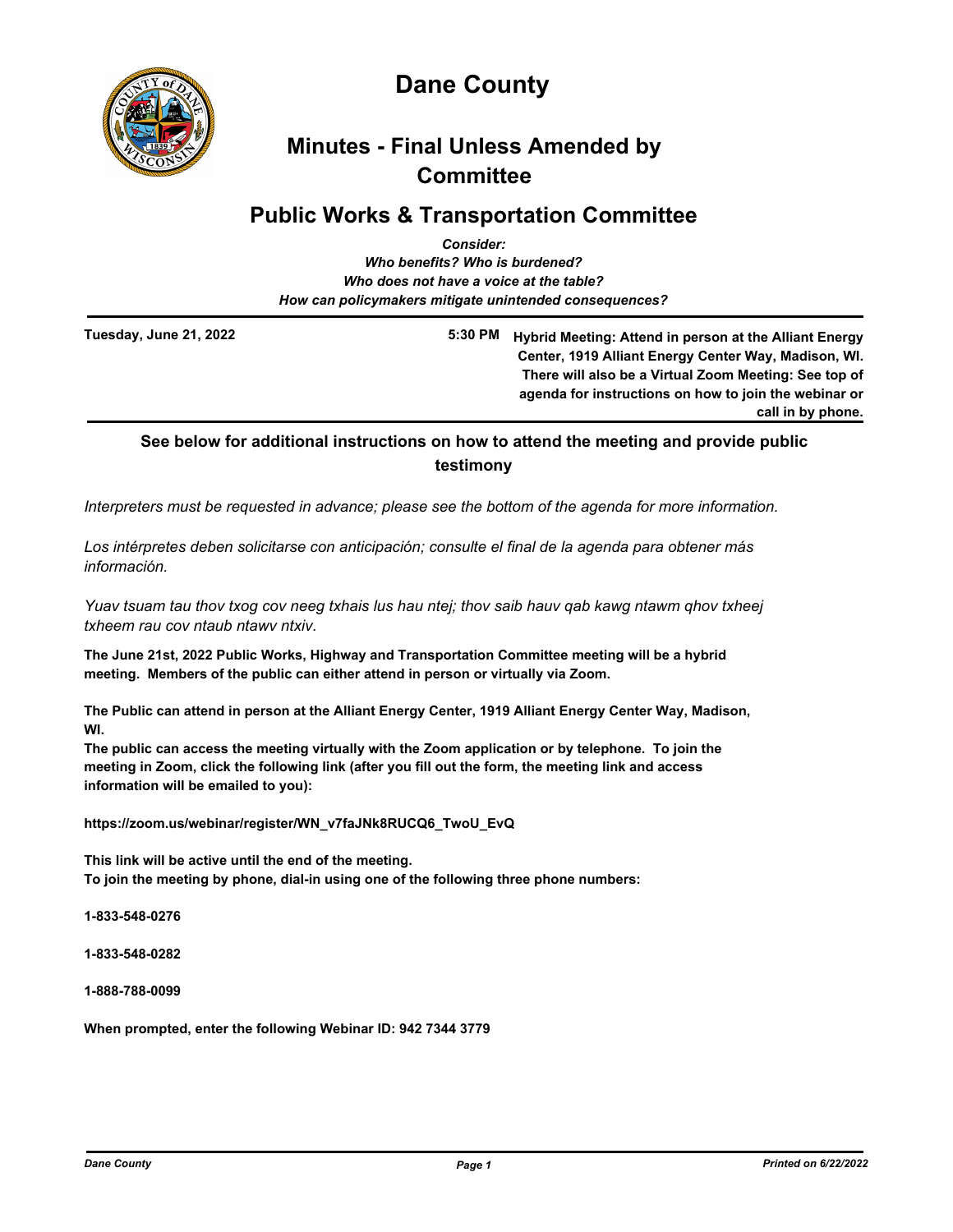**PROCESS TO PROVIDE PUBLIC COMMENT:** 

**IN PERSON: Any members of the public wishing to register to speak on/support/oppose an agenda item can register in person at the meeting using paper registration forms. IT IS HIGHLY ENCOURAGED TO REGISTER VIA THE ZOOM LINK ABOVE EVEN IF YOU PLAN ON ATTENDING IN PERSON.** 

**In person registrations to provide public comment will be accepted throughout the meeting.**

**VIRTUAL: Any members of the public wishing to register to speak on/support/oppose an agenda item MUST REGISTER USING THE LINK ABOVE (even if you plan to attend using your phone).**

**Virtual registrations to provide public comment will be accepted until 30 minutes prior to the beginning of the meeting.**

**In order to testify (provide public comment) virtually, you must be in attendance at the meeting via Zoom or phone, you will then either be unmuted or promoted to a panelist and provided time to speak to the body.**

**If you want to submit a written comment for this meeting, or send handouts for board members, please send them to: Waste.Renewables@countyofdane.com**

## **A. Call To Order**

**Staff Present: JERRY MANDLI, JOHN WELCH, ROXANNE WIENKES, TODD DRAPER, KIM JONES, ADAM USSHER, SHARENE SMITH, RHONDA SCHWETZ, ERIC URTES, EDDIE SHERMAN**

### **Staff Who Attended Virtually: PAM DUNPHY**

#### **Supervisor Ritt attended virtually**

Present: 7 - MICHELE RITT, DAVE RIPP, ANDREW SCHAUER, MICHAEL ENGELBERGER, JEFF GLAZER, ALEX JOERS and JACOB WRIGHT

## **B. Consideration of Minutes**

**1.** 2022 [MIN-120](http://dane.legistar.com/gateway.aspx?m=l&id=/matter.aspx?key=23098) MINUTES FROM THE JUNE 7TH, 2022 PUBLIC WORKS, HIGHWAY AND TRANSPORTATION COMMITTEE AGENDA

#### [2022 MIN-120](http://dane.legistar.com/gateway.aspx?M=F&ID=caaecb3c-2a7f-4b79-9419-f040d5feb905.pdf) *Attachments:*

[2022 MIN-120 REGISTRANTS](http://dane.legistar.com/gateway.aspx?M=F&ID=c410ffd4-a5aa-4407-a218-343a5baa3e98.pdf)

**A motion was made by WRIGHT, seconded by JOERS, that the Minutes be amended to show that all Committee Members were present. The motion carried by a voice vote 7-0.**

**A motion was made by SCHAUER, seconded by ENGELBERGER, that the Minutes be approved as amended. The motion carried by a voice vote 7-0.**

## **C. Fund Transfers**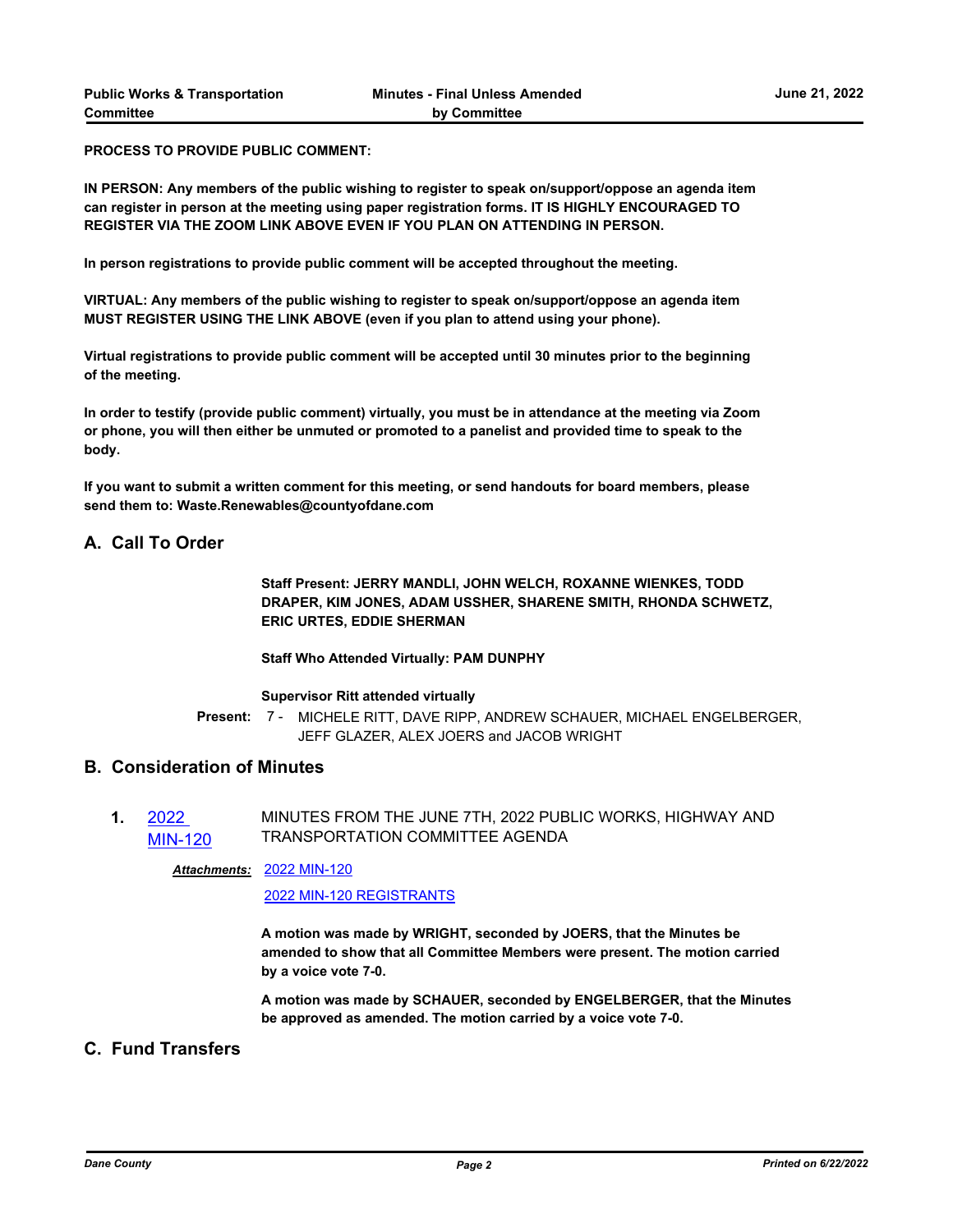#### **1.** 2022 [FTR-009](http://dane.legistar.com/gateway.aspx?m=l&id=/matter.aspx?key=23090) HIGHWAY EQUIPMENT FUND TRANSFER

*Sponsors:* RIPP

### *Attachments:* [2022 FTR-009.pdf](http://dane.legistar.com/gateway.aspx?M=F&ID=11841f6b-c96d-499e-9430-bf1b6a702b5d.pdf)

**A motion was made by SCHAUER, seconded by WRIGHT, that the Fund Transfer be recommended for approval. The motion carried by a voice vote 7-0.**

**Pamela Dunphy spoke on this agenda item.**

## **D. Referrals (Resolutions & Ordinance Amendments)**

**1.** [2022 OA-015](http://dane.legistar.com/gateway.aspx?m=l&id=/matter.aspx?key=23045) AMENDING CHAPTER 79 OF THE DANE COUNTY CODE OF ORDINANCES, COUNTY HIGHWAY ACCESS CONTROL

*Sponsors:* RIPP and ENGELBERGER

#### *Attachments:* [2022 OA-015.pdf](http://dane.legistar.com/gateway.aspx?M=F&ID=668d714f-e88a-4c65-8c46-e7baf049f3a1.pdf)

**A motion was made by GLAZER, seconded by SCHAUER, that the Ordinance be recommended for approval. The motion carried by a voice vote 7-0.**

**Pamela Dunphy spoke on this agenda item.**

**2.** 2022 [RES-033](http://dane.legistar.com/gateway.aspx?m=l&id=/matter.aspx?key=22878) AUTHORIZING ASSIGNMENT AND AMENDMENT OF LEASE INVOLVING LAND AT THE DANE COUNTY REGIONAL AIRPORT 2104 INTERNATIONAL LANE LEASE DCRA 84-8

*Sponsors:* McCARVILLE

[2022 RES-033](http://dane.legistar.com/gateway.aspx?M=F&ID=7c8d9eb6-17bf-42d5-a265-0802133bbc4c.pdf) *Attachments:*

[2022 RES-033 FISCAL NOTE](http://dane.legistar.com/gateway.aspx?M=F&ID=ceae8603-f485-4e82-8dc9-cfa4556da217.pdf)

**A motion was made by SCHAUER, seconded by ENGELBERGER, that the Resolution be recommended for approval. The motion carried by a voice vote 7-0.** 

**Kimberly Jones and Adam Ussher spoke on this agenda item.**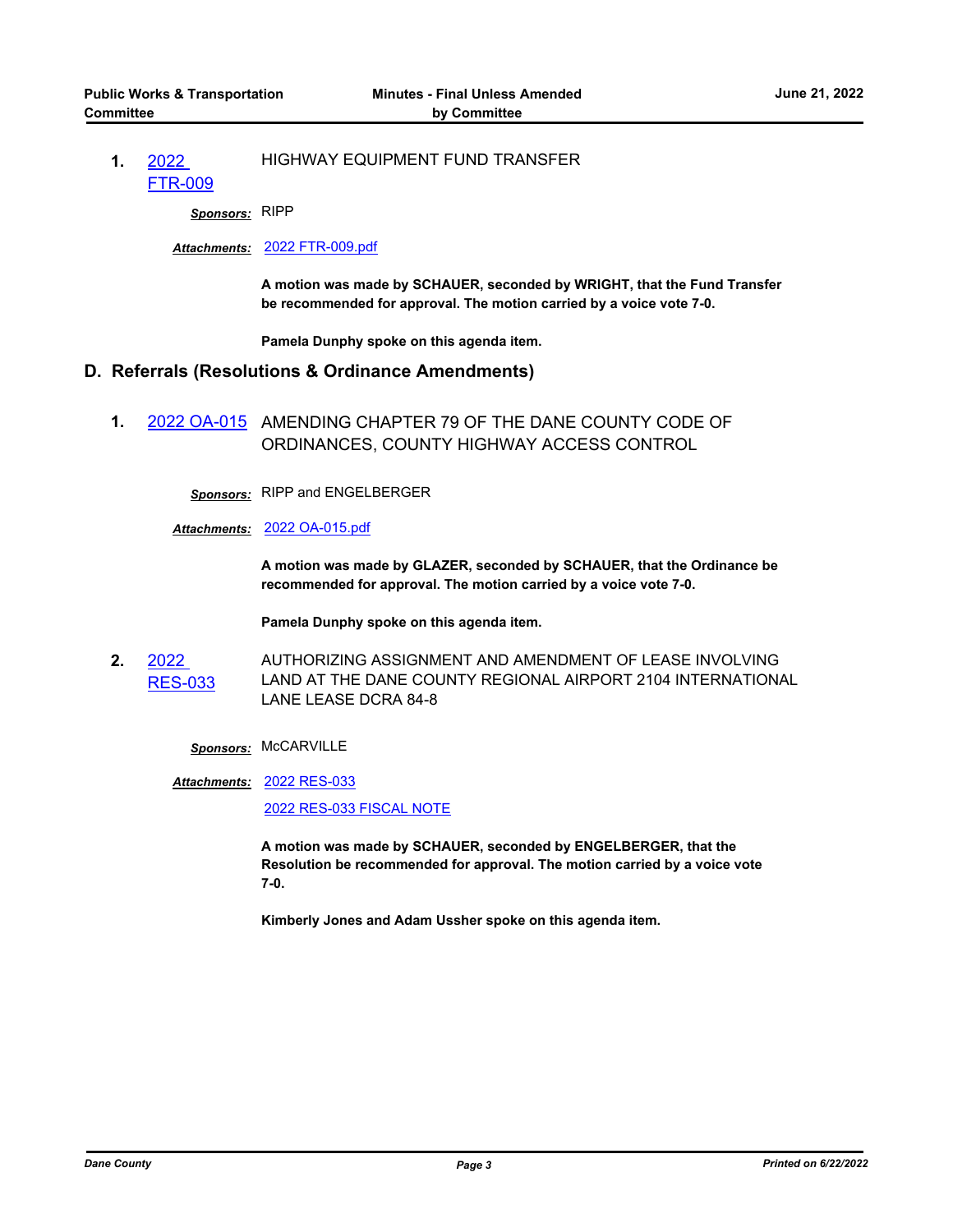**3.** 2022 [RES-064](http://dane.legistar.com/gateway.aspx?m=l&id=/matter.aspx?key=22995) AUTHORIZING ASSIGNMENT AND AMENDMENT OF LEASE INVOLVING LAND AT THE DANE COUNTY REGIONAL AIRPORT LEASE NO. DCRA 88-21

**Sponsors:** McCARVILLE and ENGELBERGER

[2022 RES-064](http://dane.legistar.com/gateway.aspx?M=F&ID=77e81ebc-38ee-444f-a5cc-a0e1f617762d.pdf) *Attachments:*

[2022 RES-064 FISCAL NOTE](http://dane.legistar.com/gateway.aspx?M=F&ID=db34d637-aa52-45ba-96c8-2edc218986d3.pdf)

**A motion was made by ENGELBERGER, seconded by WRIGHT, that the Resolution be recommended for approval. The motion carried by a voice vote 7-0.**

**Kimberly Jones and Adam Ussher spoke on this agenda item.**

**4.** 2022 [RES-080](http://dane.legistar.com/gateway.aspx?m=l&id=/matter.aspx?key=23087) AUTHORIZING SALE OF LANDS ALONG STATE HIGHWAY 19 TO WISCONSIN DEPARTMENT OF TRANSPORTATION

*Sponsors:* CHAWLA, RIPP and ENGELBERGER

[2022 RES-080](http://dane.legistar.com/gateway.aspx?M=F&ID=f1a9d8c6-2b6a-4a9b-800f-35f2f19c2877.pdf) *Attachments:*

[2022 RES-080 Fiscal Note](http://dane.legistar.com/gateway.aspx?M=F&ID=9120691f-19e4-483b-a09c-3a3610b43c0b.pdf)

[2022 RES-080\\_MAP\\_Berry](http://dane.legistar.com/gateway.aspx?M=F&ID=3bf7e323-5809-49b5-aafe-1001f687deaf.pdf)

[2022 RES-080\\_MAP\\_Mazomanie](http://dane.legistar.com/gateway.aspx?M=F&ID=d34c5273-ff5e-4c74-b696-041de942f92d.pdf)

**A motion was made by SCHAUER, seconded by ENGELBERGER, that the Resolution Requiring 2/3rds Vote be recommended for approval. The motion carried by a voice vote 7-0.**

**Sharene Smith spoke on this agenda item.**

**5.** 2022 [RES-082](http://dane.legistar.com/gateway.aspx?m=l&id=/matter.aspx?key=23091) CREATING CAPITAL EQUIPMENT LINES FOR HIGHWAY CHIP SPREADER AND CRACKFILL MELTER

*Sponsors:* RIPP and ENGELBERGER

#### [2022 RES-082.pdf](http://dane.legistar.com/gateway.aspx?M=F&ID=8323b588-2bbc-4f39-9bc7-15d4a0ef1f75.pdf) *Attachments:*

[2022 RES-082 Fiscal Note.pdf](http://dane.legistar.com/gateway.aspx?M=F&ID=45a3de5c-4fe8-4bfe-b535-42d54454628a.pdf)

**A motion was made by ENGELBERGER, seconded by WRIGHT, that the Resolution Requiring 2/3rds Vote be recommended for approval. The motion carried by a voice vote 7-0.**

**Pamela Dunphy spoke on this agenda item.**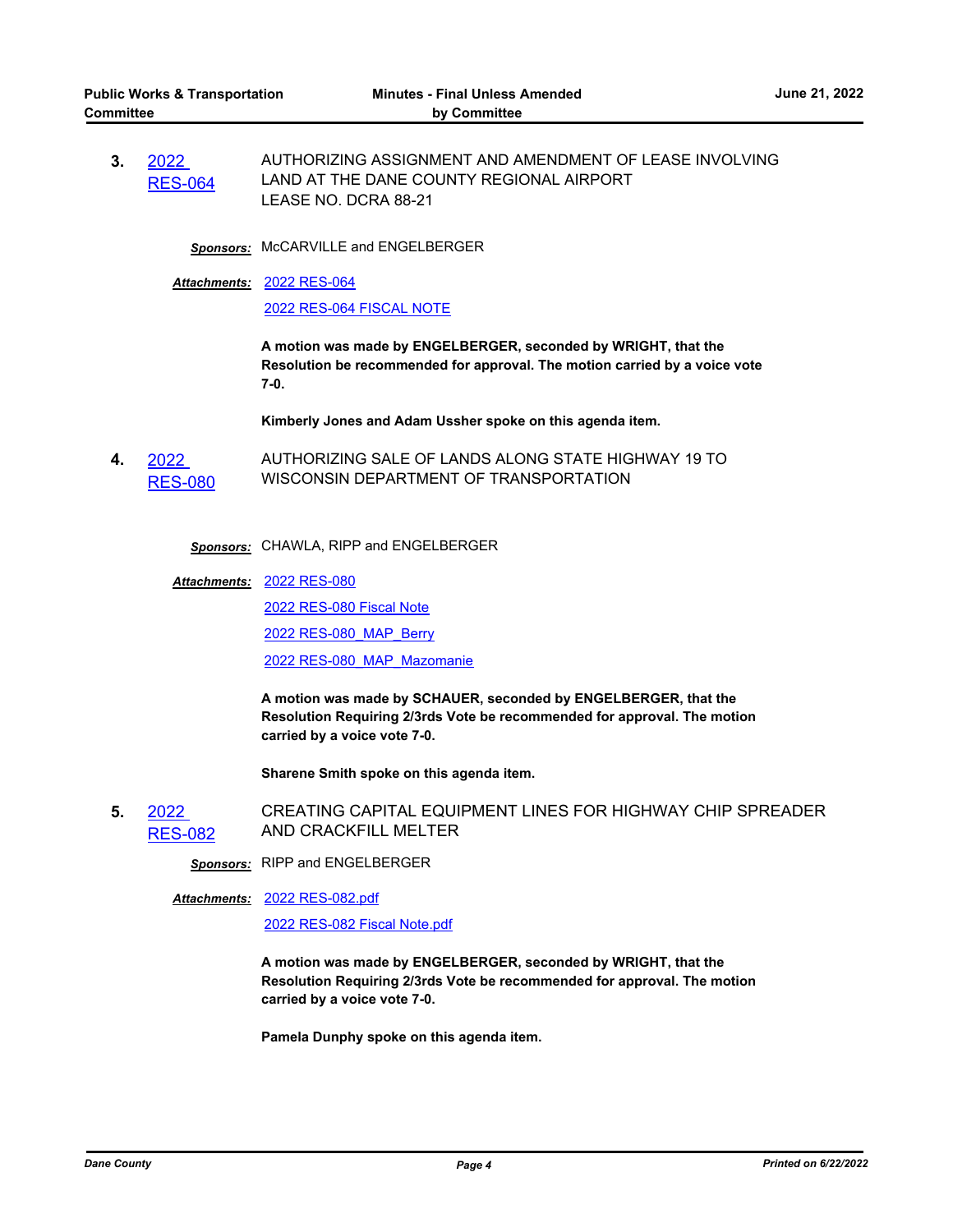**6.** 2022 [RES-083](http://dane.legistar.com/gateway.aspx?m=l&id=/matter.aspx?key=23092) CONTRACT CHANGE ORDER #13 TO CONTRACT FOR MEAD & HUNT, INC. FOR JAIL CONSOLIDATION-A/E DESIGN AT THE PUBLIC SAFETY BUILDING

*Sponsors:* RIPP, McCARVILLE, ENGELBERGER and VELDRAN

[2022 RES-083](http://dane.legistar.com/gateway.aspx?M=F&ID=da166be9-aa58-49c0-97cb-43b9f72bbe59.pdf) *Attachments:*

[2022 RES-083 Fiscal Note](http://dane.legistar.com/gateway.aspx?M=F&ID=913f3233-9221-4bbd-8842-166f7676b347.pdf)

[2022 RES-083 Change Order #13](http://dane.legistar.com/gateway.aspx?M=F&ID=3b55b827-f15f-40df-bd4b-0132b05e9bf1.pdf)

**A motion was made by ENGELBERGER, seconded by SCHAUER, that the Resolution be recommended for approval. The motion carried by the following vote 5-2.** 

**Registrant Ralph Jackson spoke in opposition of this agenda item. Mead & Hunt answered questions from the Committee.**

- **Ayes:** Supervisor RIPP, Supervisor SCHAUER, Supervisor ENGELBERGER, Supervisor GLAZER and Supervisor JOERS Ayes:  $5 -$
- **Noes:** 2 Supervisor RITT and Supervisor WRIGHT
- **7.** 2022 [RES-085](http://dane.legistar.com/gateway.aspx?m=l&id=/matter.aspx?key=23099) APPROVING AN AMENDMENT TO THE AGREEMENT FOR CLR DESIGN, INC. FOR DESIGN DEVELOPMENT OF PHASE II (AFRICAN SAVANNAH PHASE) FOR HEART OF THE ZOO IMPROVEMENTS
	- *Sponsors:* RIPP and ENGELBERGER
	- [2022 RES-085](http://dane.legistar.com/gateway.aspx?M=F&ID=7b19ac4b-ac7f-4d4c-9323-d854fcbd5b37.pdf) *Attachments:* [2022 RES-085 FISCAL NOTE](http://dane.legistar.com/gateway.aspx?M=F&ID=3f71f01f-ae40-408f-b7c5-ad73fdd254f7.pdf)

**A motion was made by WRIGHT, seconded by GLAZER, that the Resolution be recommended for approval. The motion carried by a voice vote 7-0.**

**Rhonda Schwetz spoke on this agenda item.**

## **E. Items Requiring Committee Action**

**1.** 2022 [ACT-044](http://dane.legistar.com/gateway.aspx?m=l&id=/matter.aspx?key=23064) SIDEWALK EASEMENT\_CITY OF MADISON

*Attachments:* [2022 ACT-044](http://dane.legistar.com/gateway.aspx?M=F&ID=bc127d32-c0ba-49eb-af86-a88539cc89f5.pdf)

**A motion was made by WRIGHT, seconded by RITT, that the Action Item be approved. The motion carried by a voice vote 7-0.**

**City of Madison staff Daniel Johns spoke on this agenda item.**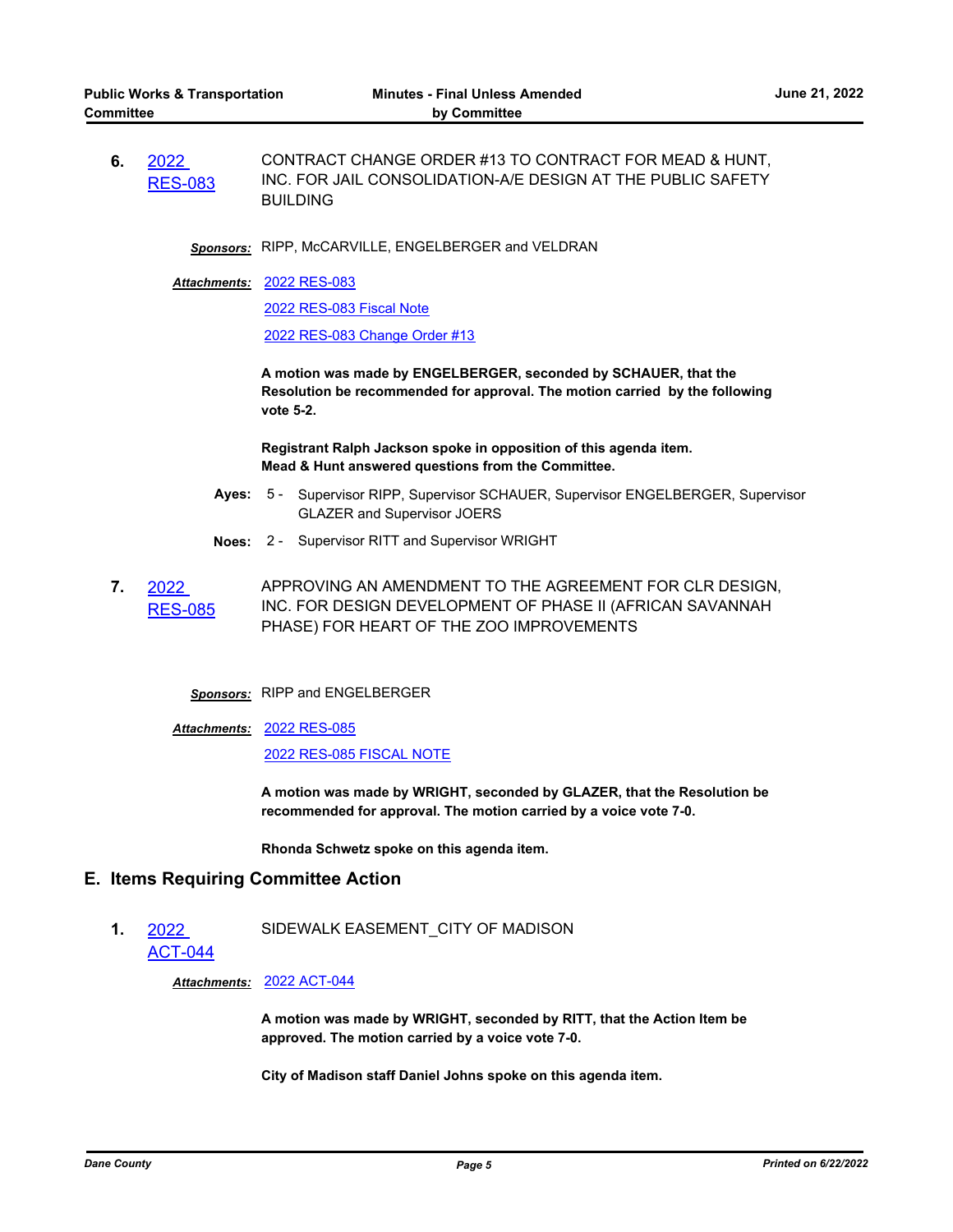**2.** 2022 [ACT-048](http://dane.legistar.com/gateway.aspx?m=l&id=/matter.aspx?key=23094) CONTRACT CHANGE ORDER #20-EMERGENCY MGMT BUILDING-FACILITY REMODEL, 5415 KING JAMES WAY, FITCHBURG, WI-CONTRACTOR: FOXARNESON, INC.

### *Attachments:* [2022 ACT-048](http://dane.legistar.com/gateway.aspx?M=F&ID=a2298729-d05e-4fab-9ff9-306df3d5d008.pdf)

**A motion was made by SCHAUER, seconded by WRIGHT, that the Action Item be approved. The motion carried by a voice vote 7-0.**

**Todd Draper spoke on this agenda item.**

**3.** 2022 CT-050 CONTRACT CHANGE ORDER #21-EMERGENCY MGMT BUILDING-FACILITY REMODEL, 5415 KING JAMES WAY, FITCHBURG, WI-CONTRACTOR: FOXARNESON, INC.

#### *Attachments:* [2022 ACT-050](http://dane.legistar.com/gateway.aspx?M=F&ID=f51eab40-049f-4f46-a9a3-81604fcb418e.pdf)

**A motion was made by SCHAUER, seconded by WRIGHT, that the Action Item be approved. The motion carried by a voice vote 7-0.**

**Todd Draper spoke on this agenda item.**

**4.** 2022 [ACT-052](http://dane.legistar.com/gateway.aspx?m=l&id=/matter.aspx?key=23097) CONTRACT CHANGE ORDER #22-EMERGENCY MGMT BUILDING-FACILITY REMODEL, 5415 KING JAMES WAY, FITCHBURG, WI-CONTRACTOR: FOXARNESON, INC.

## *Attachments:* [2022 ACT-052](http://dane.legistar.com/gateway.aspx?M=F&ID=033ec6e6-2a6e-4baa-b9a6-f3f790e447df.pdf)

**A motion was made by SCHAUER, seconded by WRIGHT, that the Action Item be approved. The motion carried by a voice vote 7-0.**

**Todd Draper spoke on this agenda item.**

## **F. Presentations**

*NONE*

### **G. Reports to Committee**

*NONE*

## **H. Future Meeting Items and Dates**

**The next PW&T Committee Agenda will be on Tuesday, July 26th, 2022 at 5:30 p.m. and will be a hybrid meeting. More details on location will be available closer to the date.**